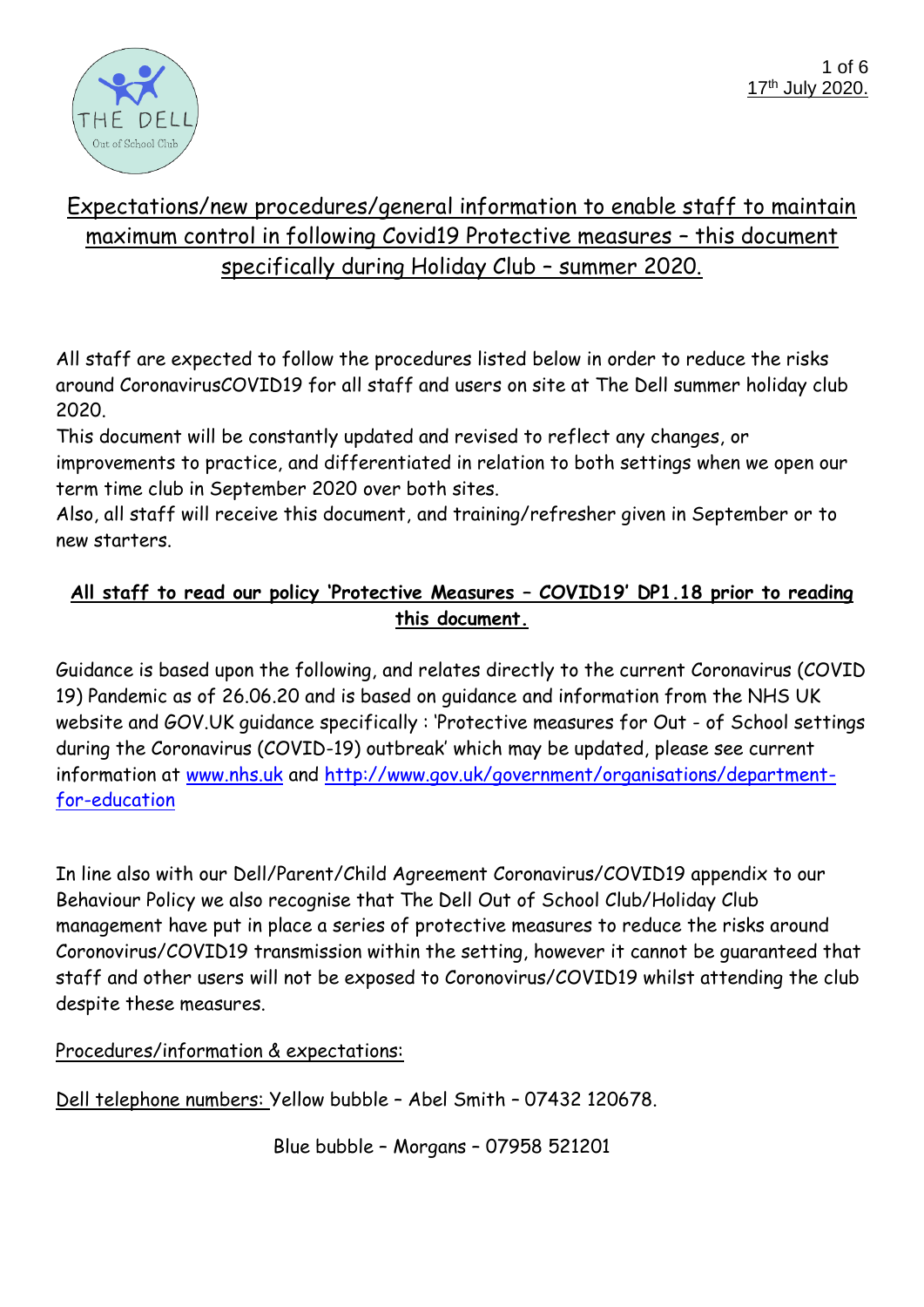As a members of staff, I understand that our procedures, information and expectations, as listed below will be followed by :

Understanding that if I feel ill, or display COVID19 symptoms as described below, I will report asap to a manager and not come into work, and will follow the procedure outlined in the policy above DP1:18.

Follow the information received in training undertaken during the online COVID19 course actioned previous to summer holiday club.

Maintain appropriate staff: child ratio.

Maintaining as far as possible/safe to do so and reminding others of social distancing with children and adults, and between children and adults. If social distancing is not possible I understand that PPE is available and agree to wear this as required.

I understand that children cannot mix in other bubbles and will ensure children adhere to their boundaries.

Being present on site ready to start my breakfast club shift before the children and parent/carers arrive – 8.45am each morning – see rota. Or where different times are required, in time to take over from another member of staff as per rota.

Wearing a freshly laundered polo shirt daily, provided as uniform by The Dell, of the correct colour for the 'bubble' in which I work. Yellow for Abel Smith bubble and blue for Morgans,

Bring into the building as few belongings as you can manage.

Put your mobile phone onto 'redirect' to The Dell club phone on: 07958 521201 for any emergency calls you may expect. A message will be taken by a manager, and you will then be able to leave the bubble (being replaced by a manager) and use your own phone to call back if necessary.

Ensuring hands will be washed, and a strict level of cleanliness will be expected. Thorough handwashing throughout the day, if not soap and water, then an alcohol based gel. Reminding children of the same.

Cleaning down surfaces regularly with disinfectant containing bleach.

Avoid touching face, reminding children of the same.

Knowing that:

I have the choice to wear PPE or not, inside or outside.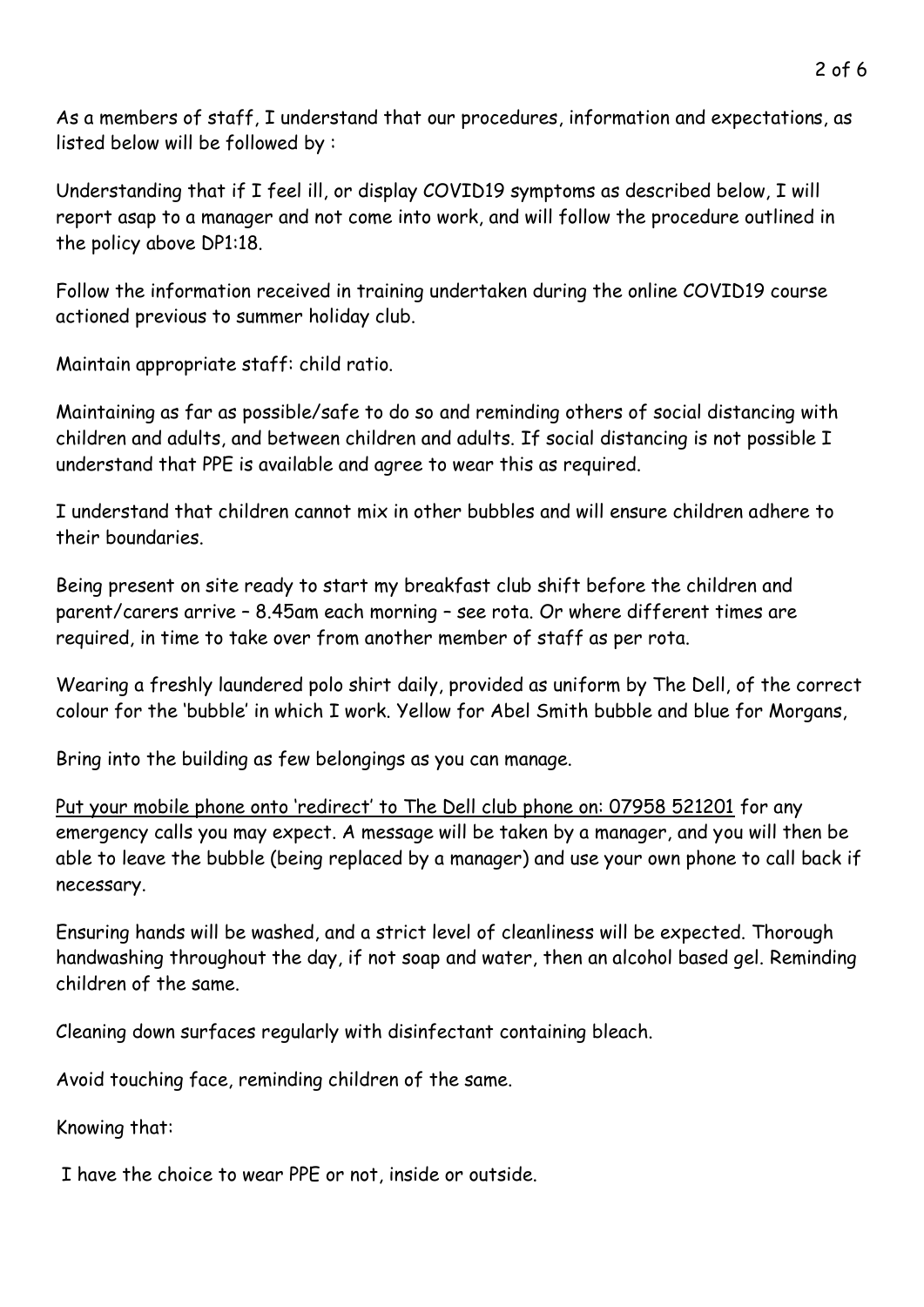PPE MUST be worn in close proximity to a child (or adult) in need. For example, when dealing with an accident/injury or incident. Intimate care, or when a child is anxious, or needs comforting.

Long hair (children and adults) must be tied back.

I will adopt the 'catch it/bin it' approach…or sneeze into the crook of our elbow – reminding the children of the same.

Following the plan for children in separate bubbles to use their own designated lavatories – in the vicinity of their classroom. Appropriate colour bubbles will be placed on lavatory doors to identify which one to use. Use a walkie-talkie to alert a manager (Shanelle – blue bubble, Carole – yellow bubble) to attend. Instruct the child to wait outside of the classroom or hall until a manager arrives. They will check that the child uses the correct lavatory and has washed their hands thoroughly, and that lavatories are cleaned, managers to deliver child back to the correct classroom/hall.

When children and staff are outside - the same procedure to be used...except the child will be collected from the senior/manager with the walkie-talkie. The manager collecting will deliver the child back into the care of the bubble manager.

Bubble manager/ yellow – Karen. Bubble manager/ – blue – Ben.

Staff should use designated lavatories as arranged – within the year 6 corridor.

Children will be signed in and out by managers Carole or Shanelle using tablets, also signed out on collection.

Parents are to be reminded to social distance according to the lay out set up on the pathway approaching the school. Diagrams attached to Dell/Parent/Child agreement…also emailed to all staff.

No parent/carer must enter the area where classroom bubbles congregate on the playground once children are dropped off, or to collect a child.

Parents dropping off late or being collected early must call a manager on the Dell phone.

Activities:

• Following government advice, we note that there may be an additional risk of infection in environments where singing, chanting, shouting or conversing loudly occurs. This applies even if others are at a distance. We consider this added risk in environments that require children or adults to raise their voice. We reduce the risk by avoiding particular activities in our setting, such as group singing activities for example. However, during outside play this may be relaxed if we consider further social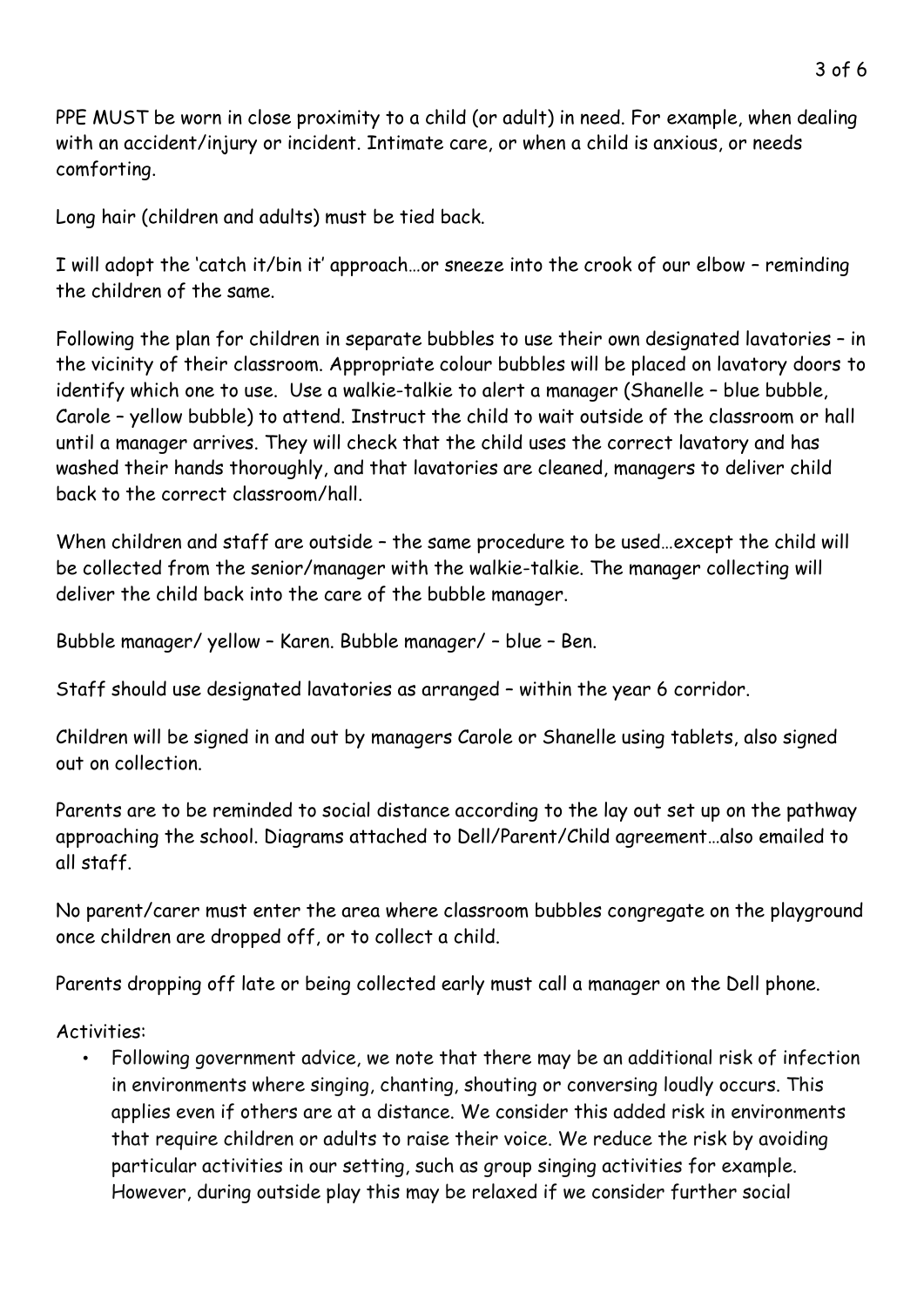- distancing and the ages and stages of the children in understanding our instructions to maintain a safer activity.
- During outside play we do not expect that children will be able to remain as social distanced as they are in their designated indoor spaces….therefore, as long as children are not hugging, touching faces, or being 'over familiar' when we would remind them this is unsafe…this may happen.
- Pens/crayons/pencils/felt tips/paint brushes and other tools are cleaned regularly using disinfectant/bleach and at the end of each day.
- Cycles, outdoor toys and equipment are cleaned after each session by different bubbles and at the end of each day.
- Swings are also cleaned in the same way after each child and by different bubbles, also at the end of each day.
- Desks and areas in use by the bubbles are regularly cleaned in the same way by staff in each bubble during the day, and a thorough clean also at the end of the day,
- Staff are expected to maintain cleaning procedures throughout the day, with a final cleanse at the end of each day after children have left.

Snack – will be prepared and delivered to a table outside of each classroom by appropriate manager at 10.35am. Snack to consist of largely individual fruit portions, biscuits, raisins, etc. Food must not be shared. Throw any 'contaminated' or uneaten food away into designated bin bag and request replacement for snack using walkie-talkie.

Lunch – 12 noon – 1pm (approx. end) brought in from home. Food not to be shared. Throw any packaging into waste bin, food rubbish into designated bin bag (as per snack), ensure children are aware of difference - managers to collect and dispose of this after lunch.

Named water bottles – to be kept with each child.

Lunch boxes or other apparel on coat pegs or benches outside of the bubble halls in designated areas, marked in bubble colour.

Siblings only may sit together.

When possible to eat lunch outside…making this an adventure and a fun time.

Accident/Injury/Incidents/Intimate Care – call a manager using your walkie-talkie to attend to any of these cases – obviously continue to provide TLC until manager arrives (20 seconds max) This will ensure that we maintain child : staff ratio, especially when outside. Paper work will be reduced by informing parents via email, or in more serious cases by telephone in the first instance, and then by email. Very minor issues, please administer.

## **Report to your bubble manager in the first instance immediately if you become aware of any of the following: (they will then report to a senior manager)**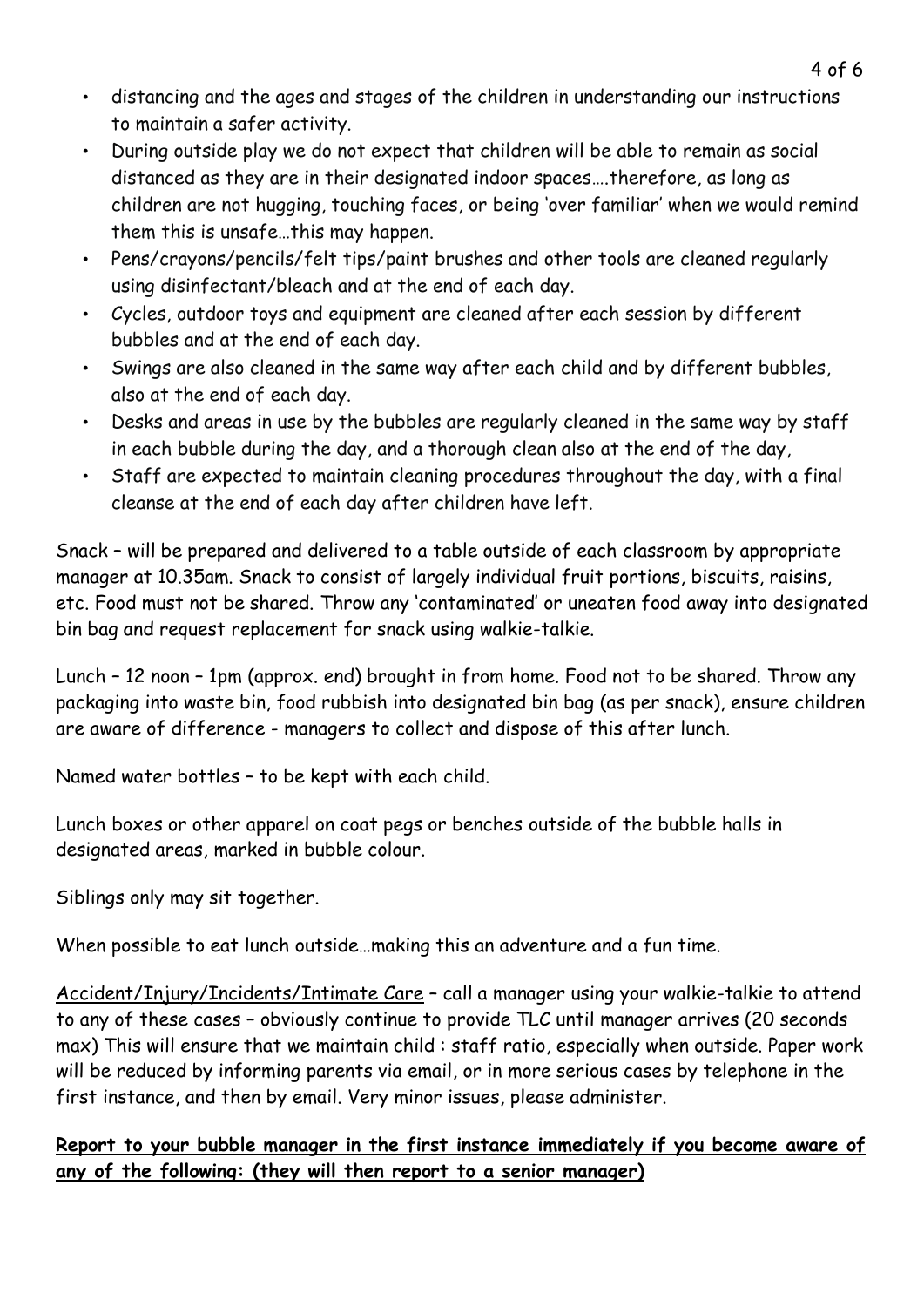## **Becoming aware of Coronavirus (COVID 19) symptoms as follows:**

- A high temperature this means you feel hot to touch on your chest or back- normal body temperature is 37 degrees …manager to check temperature.
- A new, continuous cough this means coughing a lot more than an hour, or 3 or more coughing episodes in 24 hours (if there is usually have a cough, it may be worse than usual.)
- A loss or change to sense of smell or taste (anosmia) this means it has been noticed that a person cannot smell or taste anything, or things taste or smell different to normal.

Most people with Coronavirus (COVID 19) have at least 1 of these symptoms.

- We will wash their hands thoroughly for 20 seconds after any contact with someone who is unwell. We will clean the affected area of the setting with normal household disinfectant or bleach (See our Risk Assessments) after someone with symptoms has left, which will reduce the risk of passing the infection on to other people.
- I understand that should there be a confirmed case, part or whole setting may be closed for the duration of the quarantine period, and that I would have to quarantine as per our guidance.

Managers have conducted rigorous **Risk Assessments** on and around the site. Please make sure you have read this document. …A copy of which has been emailed to each staff member, and a copy enclosed within the bubble manager's pack.

The Dell operates our holiday club on the Morgan's school site. So far we are aware that there will be a sports club in operation on the whole of the main playing field… therefore our areas of use are as follows:

- The whole of the back area around the tree house including the nature trail. This will be marked off by tape.
- The playground directly in front of the tree-house/nature trail and the playground alongside the year 3 classrooms.
- We also have use of the garden area behind the kitchen.
- Inside we have the main hall, (yellow bubble) and the dining hall (blue bubble).
- Lavatories for yellow bubble in year 3 corridor, and in year 4/5 corridor for blue bubble.
- Managers will be located in the corridor between both bubbles.